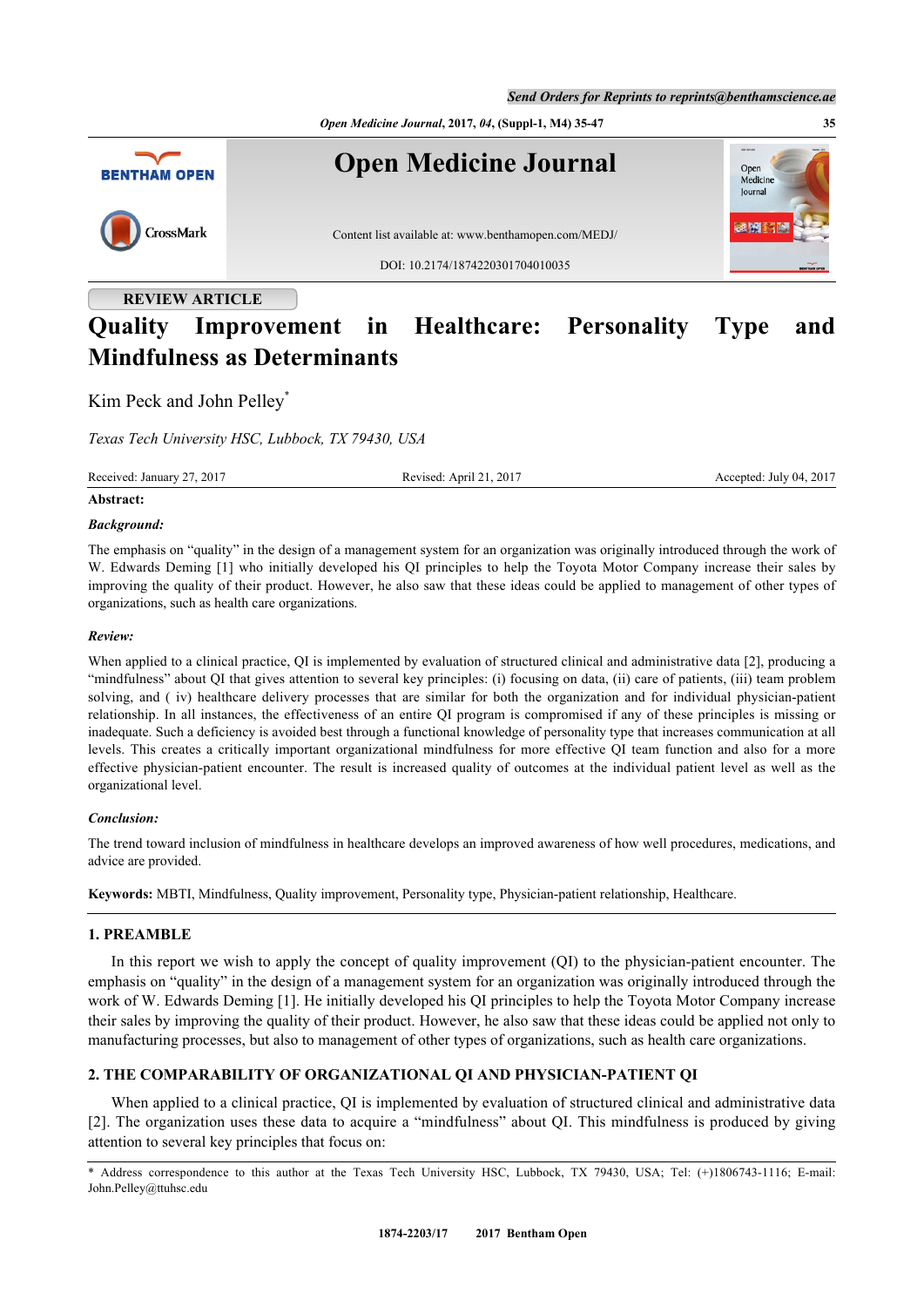- 1. the use of *relevant* data,
- 2. the care of patients,
- 3. being part of a team, and
- 4. processes involved in the delivery of health care [[3\]](#page-11-2).

If we shift the focus to the individual physician-patient relationship, a comparable QI planning process also occurs following principles similar to those for the organization:

- 1. The physician maintains patient data that can be used to improve quality,
- 2. The physician maintains a focus on the care of the patient,
- 3. The physician functions as a member of a health care team,
- 4. The physician performs the processes (procedures, medications, and advice) that address illness and maintain health.

Whether applied to the organization or to the individual physician-patient, these principles function as an integrated whole, rather than independently. Thus, if any one of these principles is missing or inadequate, the effectiveness of a QI program is compromised. However, when the QI principles are used effectively, the outcome for a health care organization is improved quality, efficiency, and profitability. Similarly, when applied to the individual physicianpatient encounter, the QI principles can be seen to benefit the health of the patient just as they do for the health of the organization.

This report extends this comparison to illustrate how a functional knowledge of personality type helps to address all four principles to create a critically important organizational mindfulness. Further, when incorporated into the physician-patient encounter, this mindfulness increases the quality of outcomes at the individual patient level as well as the organizational level. We will first show how the application of personality type theory in healthcare communications profoundly enhances the quality of individual physician-patient outcomes. We will then move to the organizational level to show how this approach impacts the health care team and, finally, we will illustrate how the trend toward inclusion of mindfulness in healthcare develops an improved awareness of how well procedures, medications, and advice are provided.

#### **3. PERSONALITY TYPE AS A TOOL FOR QUALITY IMPROVEMENT**

Deming's work produced a theory of management that was composed of four interrelated areas. Two of these areas that have special relevance here are: 1) understanding the causes of the variation in outcomes and 2) application of psychology, especially motivation theory. Personality type as studied and identified by Jung [[4](#page-12-0)] provides a mental model that explains some of the variations in perception and decision making that suggest prescriptions for improving outcomes. This area of psychology also helps us deepen our understanding of the motivation to achieve *better* outcomes.

#### **3.1. Focus on Personality Type and Communication Skills**

We can organize our thinking about personality type into two main areas: 1) differences in perception and 2) differences in decision making resulting from perception. While personality type affects numerous aspects of our behavior, the most important area in health care is in communication with patients and communication among the members of the health care team. Patient satisfaction and cooperation is determined in large part by the quality of that communication. On the other hand, most complaints about physicians relate to poor communication rather than clinical competence [\[5](#page-12-1)].

Fortunately, communication skills are taught in medical training to assure the clinical competency of medical graduates. The controlled environment of the medical curriculum allows learning from experience in a 'safe' environment. For example, listening skills and managing an angry patient can be practiced and improved prior to real world clinical practice. The expectations for competency in clinical practice are documented in the recently published Core Entrustable Professional Activities for entering Residency [[6\]](#page-12-2). The capacity to communicate effectively with a patient is thus an expected skill on the first day of postgraduate clinical education. It would, therefore, be relevant to apply quality improvement principles to the curriculum in order to understand variation in the quality of communication skills among graduates. Deming's QI principles would then prescribe ways of reducing this variation through improvements in the curriculum.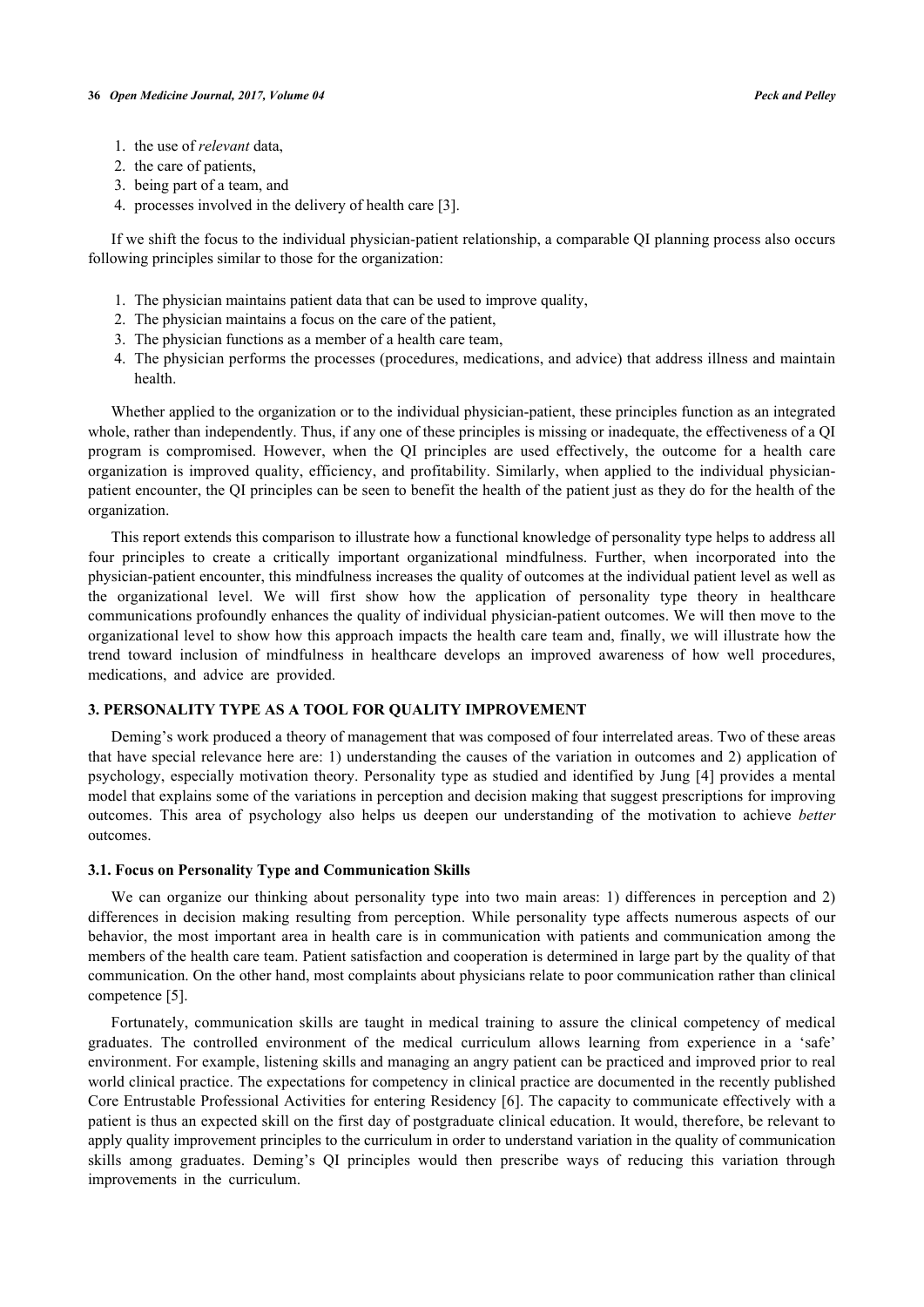This raises a question as to what information and what training would be added to make a more complete education in physician-patient communication skills. A secondary concern relates to aspects of communication that are currently taught that would be displaced or might need revision with such an addition to the curriculum. It will become clear that the addition of personality type theory and practice enhances any current communication skills curriculum, and thus does not displace or modify currently taught principles. This is most easily seen when the underlying principles of Jungian personality type are understood.

# **3.2. Personality Type Essential Principles**

Personality type acquires its relevance to communication because it is an *unconscious* mental habit that affects how a person perceives the world and how they make decisions based on those perceptions. Carl Jung observed nearly a century ago that people differed in these mental habits through simple polar opposites[[7\]](#page-12-3). It was Jung that first described the familiar extravert/introvert dimension that explains how people think best: talking it out or thinking it through. Each of these behaviors becomes consistent in an individual at an unconscious level and only becomes apparent when they are required to do the opposite. Suddenly, they become very aware, and uncertain, about their behavior and they seek conditions where they can revert back to the more comfortable unconscious behavior. For example, if a person with a preference for Extraversion (E) is asked to remain quiet while they listen to an extended dialogue such as a speech or a lecture, they become uneasy. There are several reasons for this uneasy feeling, but the prime driver of the behavior is the need to think about what they are hearing. In the extravert, the energy for their thinking comes from talking as they think, i.e. you will literally be hearing what they are thinking. Clearly, circumstances that prevent the needed talking frustrate the extravert and they have to exert extra energy to cope. This uncomfortable situation is often relieved with self-talk. The extravert will resort to holding a silent conversation in their heads under circumstances where they cannot speak.

This concept is extended to a person with a preference for Introversion (I) in a different way because the comfort zone is to think silently before speaking, if speaking is needed at all. If the introvert is asked to speak about an issue before they can fully process it silently, the result is awkward and halting sentence structure and muted volume. The emotional aspect of this outward behavior further complicates communication through embarrassment. Both examples of introvert and extravert illustrate several important aspects of Jungian personality type:

- 1. Personality type is about normal behavior. There are no pathological aspects to any of the type preferences. Thinking to yourself is a normal preference and thinking out loud is a normal preference. There are no good or bad types, no sick or well types, nor are there smart or dumb types. Jungian personality type is only a *preference*, not an outcome.
- 2. Everyone uses both their preference and the opposite to their preference every day. This is because people must adapt their behavior to their circumstances. It is the various circumstances that change throughout the day, not the preference known as personality type. This is a critical concept because it teaches that people are adaptable and not rigidly constrained by their type preference.
- 3. Whenever a person has to perform in their opposite, they use extra energy and as a consequence they will become fatigued sooner. An introvert who teaches by giving a lecture will be much more fatigued at the end of the lecture than an extravert. In fact, the extravert will likely be energized and want to continue. The need to communicate with a patient of opposite type will have the same effect.
- 4. Personality type is a persistent tendency throughout life. Some people mistake changing scores on the Myers-Briggs Type Indicator, an instrument that is used to identify type [[7\]](#page-12-3), as a real change in their personality. What is actually changing is an increased ability to adapt by using the preference opposite as a skill. Early attempts to identify type can be biased by a number of factors including expectations of family and friends, self-concept, and simply mistaking what they do for what they prefer. Maturation usually allows greater self-knowledge and removes much of this bias.
- 5. People of the same type use the preferences very individually. Type only gives the general tendency to choose, or use, one of the two opposites preferentially but they do this in their own way. Extraverts only have in common the desire, when they have the choice, to think out loud. What they think about, how well they think, and how they express their thinking will be their personal individuality. But, if you want to know what they are thinking, all you have to do is listen. By contrast, if you want to know what an introvert is thinking, you need to ask.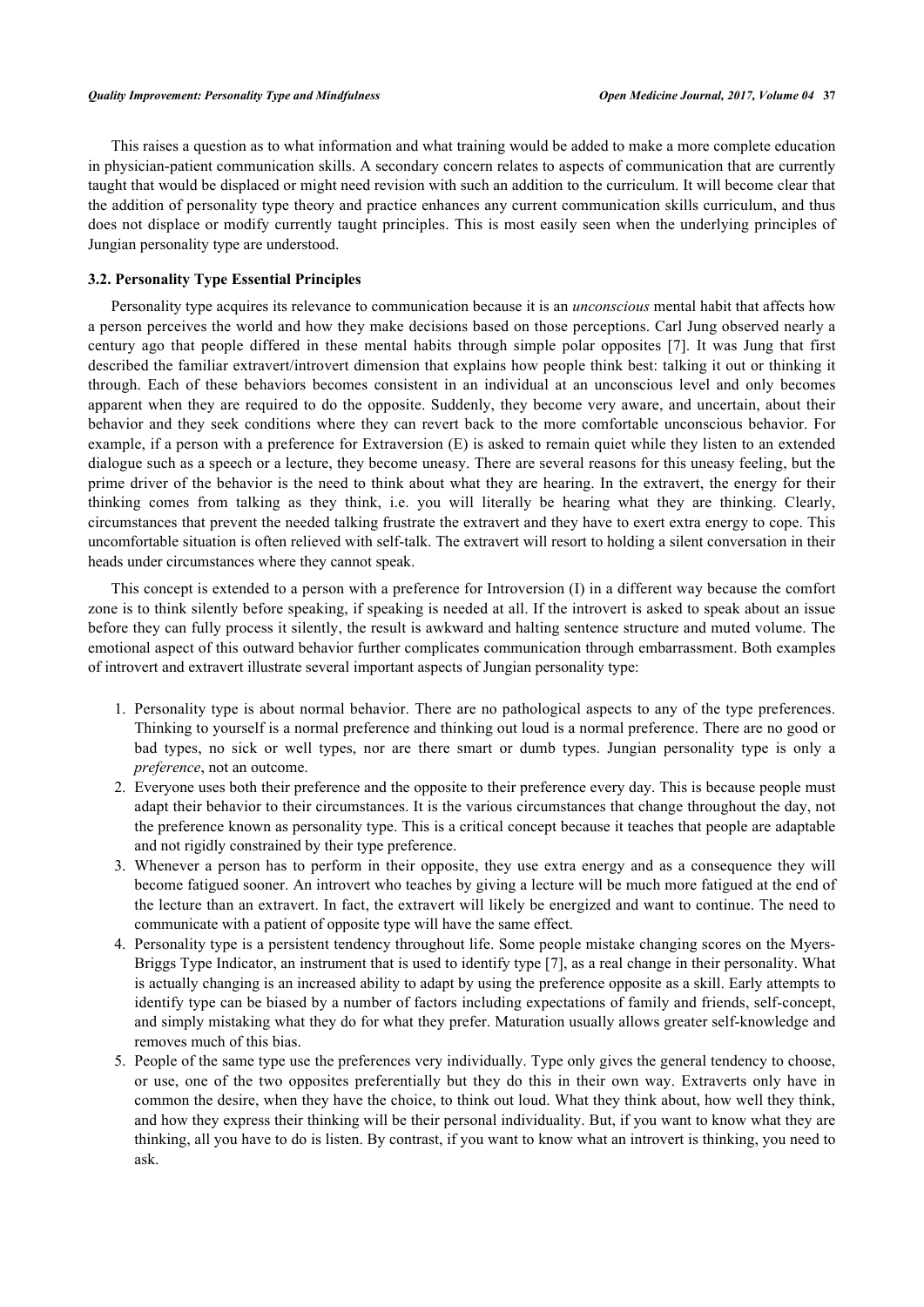It is the capacity to adapt behavior to that of the opposite and to use that as a skill that allows the knowledge of type to be used as a tool for communication. The awareness that use of the opposite uses more energy, that the opposite can be developed, and that personality doesn't change because of external factor eliminates potential attitude barriers to using personality insights to apply QI principles to patient communication.

## **3.3. Personality Type Dimensions**

There are three other dimensions that compose personality type, all of which are relevant to the physician-patient interaction: 1) Sensing vs. Intuition, 2) Thinking vs. Feeling, and 3) Judging vs. Perceiving.

- 1. The preference for Sensing (S) versus its opposite, the preference for Intuition (N) is applied to the way people tend to take in information, *i.e*. to what do they give their attention. This focus on the type of awareness that people exhibit caused Jung to refer to them as preferences in perception.
- 2. The preference for Thinking (T) *versus* its opposite, the preference for Feeling (F). These are applied to the way people reach decisions about what they perceive, *i.e*. how do they prioritize their choices. The need to weigh what is perceived against established criteria, either logical or emotional, caused Jung to refer to them as preferences for judgment.
- 3. The preference for Judging (J) *versus* its opposite, the preference for Perception (P) was not one of the original Jungian observations. Instead, while her Myers-Briggs Type Indicator (MBTI) was under development Myers discerned that people manage their time with opposite preferences. She identified those who emphasized Jung's preferences in judging, T and F, as Judging types and those who emphasized the preferences in perception, S and N, as Perceptive types. Since Judging types constantly evaluate their situation they tend to live by a plan. Their opposite, the Perceptive types are constantly seeking new information so they tend to be adaptable and flexible.

Jung applied the term "Sensing" to those people who gave their attention through their five senses: vision, hearing, touching, smelling, and tasting (Although balance is also a sensory modality, Jung did not give his attention to it as with the others.) When one relies on the senses, it puts their attention in the present and, as a result, the sensing type can be characterized by the question phrase, "what is?" The present, however, is also a function of the past. What we see on a regular basis is largely a function of our memory of that sight in the past: a familiar room, route to work, or coworkers. The retina primarily provides the aspects of vision that have changed or are different from what is remembered. This leads to a frequent comment from neuroscientists that "we see with our brain." Taken together the sensing type gives most of their thinking time to the present and the past. They are detail oriented and are driven to seek certainty in the accuracy of their memory and/or in how they perform a procedure. A sensing type patient will be more concerned with step by step instructions. They will ask "what" and "how" questions, and they will want precise descriptions. They will not be interested in understanding their problem, just what to do about it.

Similarly, Jung applied the term "Intuitive" to those people who gave their attention to future possibilities. The creation of possibilities requires an integration of what is known already to create questions about how things might be related. It is an anticipatory state of mind that tolerates trial and error. In students, this preference drives learning toward forming a "big picture" often at the expenses of learning details. Because of this future orientation, the intuitive type can be characterized by the question phrase, "what if?" An intuitive type patient will therefore be concerned with both current and long-term implications. They will also ask "why" questions in order to understand their situation and, instead of focusing on details, they will talk more in generalities.

The "Thinking" type was named by Jung to describe those people that reached decisions through logic. This requires weighing evidence objectively and independently of how others may have reached their decision. In a patient, there is little attention given to how the physician "feels" about them, just that the physician make sense. This type of patient will tend to "test" the physician's advice or knowledge.

The "Feeling" type was named by Jung to describe those people that reached their decisions by referring to their values. This is not a reference as much to biological emotion as it is to maintaining a rational priority based on quality of life. It is a common mistake to consider thinking types to be an opposite preference due to having no emotion and this mistake is easier to avoid by focusing on what the person trusts. Thinking types trust their logic more than their emotions and feeling types trust their emotions more than their logic.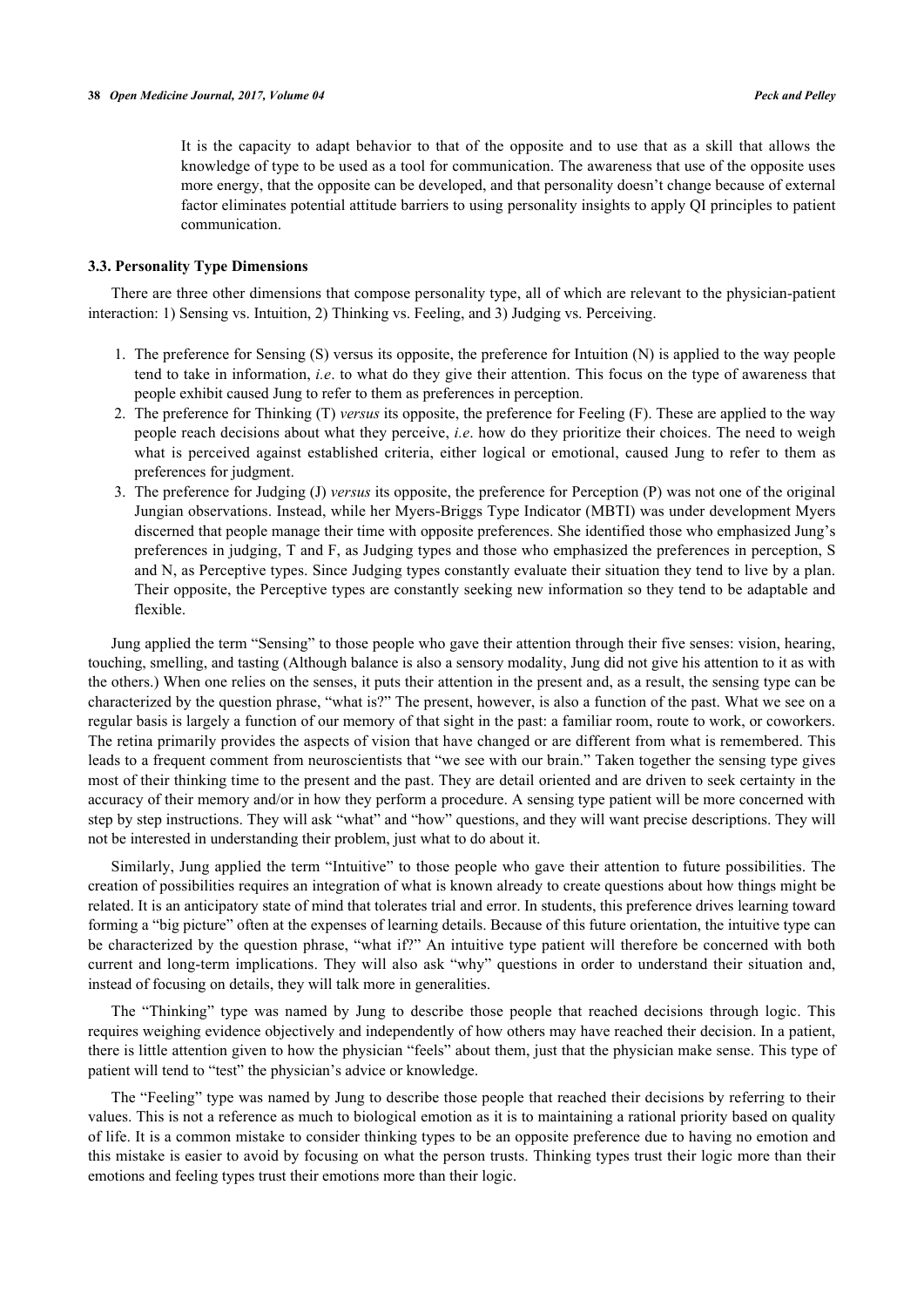The "Judging" type was named by Myers to describe those people who emphasized decision-making in the way they managed their time. They operated from an awareness of a schedule or "to-do" list and were happiest when tasks were completed on time, *i.e*. they sought the "joy of closure." Judging types tend to be driven to closure and risk making a decision too soon.

The "Perceptive" type was named by Myers to describe those people who emphasized discovery in the way they managed their time. They operated from an awareness of making decisions based on gathering information, even at the expense of extra time. They likewise use a "to-do" list, but more as a record of what needed to be done. They were not as aware of deadlines and are not as bothered by postponing tasks, *i.e*. they sought the "joy of discovery." Perceptive types tend to be driven to gathering information and risk a long delay in making a decision.

#### **3.4. Preferred Communication Styles**

Communication is the most effective between two people when they have similar communication styles [[8\]](#page-12-4). Their thinking is shared with clarity and harmony when both perceive the world the same and when both make decisions the same. For example, couples are more satisfied in their relationship when their personality type matches, or when they can easily adjust to that of their partner. This has been shown to also hold in the health care field through a critical incident analysis that compared the quality of the communication against their verified MBTI type [[8](#page-12-4), [9\]](#page-12-5). In this study which followed a standard question protocol, both patients and health care professionals were asked to describe both a satisfying clinical encounter and one that was dissatisfying. The protocol asked participants to comment on the nature of the encounter, who was involved, what they were thinking or feeling about the situation, what was actually said, and what happened as an outcome. These narratives were matched against the type of the physician and the patient to establish consistencies with their verified MBTI type. This led to a communication model that incorporated the effect of the patient's personality type [[8\]](#page-12-4). As shown in Table **[1](#page-4-0)**, there are three stages of interaction with the second stage having some remarkable findings:

| <b>Stages of Interaction</b>                   | <b>Patient's Type Mode</b>                                                                                                                                                                       |                                                                                                                                                                                                                  |  |  |  |  |
|------------------------------------------------|--------------------------------------------------------------------------------------------------------------------------------------------------------------------------------------------------|------------------------------------------------------------------------------------------------------------------------------------------------------------------------------------------------------------------|--|--|--|--|
| Beginning the interaction                      | Talk it out<br>(E – Extraversion)<br>• Action and animation                                                                                                                                      | Think it through<br>$(I - Introversion)$<br>• Measured action                                                                                                                                                    |  |  |  |  |
|                                                | • Direct eye contact<br>• Louder tone<br>• Faster pace                                                                                                                                           | • Averted eye contact<br>• Quieter<br>• Slower, more considered pace                                                                                                                                             |  |  |  |  |
| Investigating needs<br>land<br>planning action | Specifics/Logical Choices<br>$(ST - Sensing and Thinking)$<br>• Values facts<br>• Provides facts in logical order<br>• Practical approach to completing task<br>• Wants tried and tested methods | Specifics/Impact on People<br>(SF – Sensing and Feeling)<br>• Values personalized service; caring relationship<br>· Prefers facts to theory<br>· Wants warm, friendly approach<br>• Wants what worked for others |  |  |  |  |
|                                                | <b>Big Picture/Logical Choices</b><br>$(NT - Intuition and Thinking)$<br>• Wants logical options<br>· Tests physician's competence<br>• Values cutting edge methods                              | Big Picture/Impact on People<br>(NF – Intuition and Feeling)<br>• Views their situation as unique<br>• Needs to be valued as a whole person (holistic)<br>• Interested in new methods                            |  |  |  |  |
| Establishing closure                           | Joy of Closure<br>$(J - J^{\text{udging}})$<br>• Values the goal<br>• Moves dialogue to closure<br>• Impatient                                                                                   | Joy of Discovery<br>(P – Perceiving)<br>• Values path to goal<br>• Easy with adaptive approach<br>• Side tracks with issues during dialogue<br>• Easy with last minute action                                    |  |  |  |  |

#### <span id="page-4-0"></span>**Table 1. Behavior cues in the patient\*.**

\*Adapted from Allen 2000.

- 1. Meeting or beginning the interaction
- 2. Investigating needs and suggesting actions to be taken
- 3. Establishing closure.

The findings showed a correlation between the descriptions of each stage of the clinical encounter. The beginning interaction showed behavior cues that matched the persons MBTI type for Extraversion and Introversion. The findings for the second stage that investigated needs were remarkable in revealing that the behavior cues of the patient became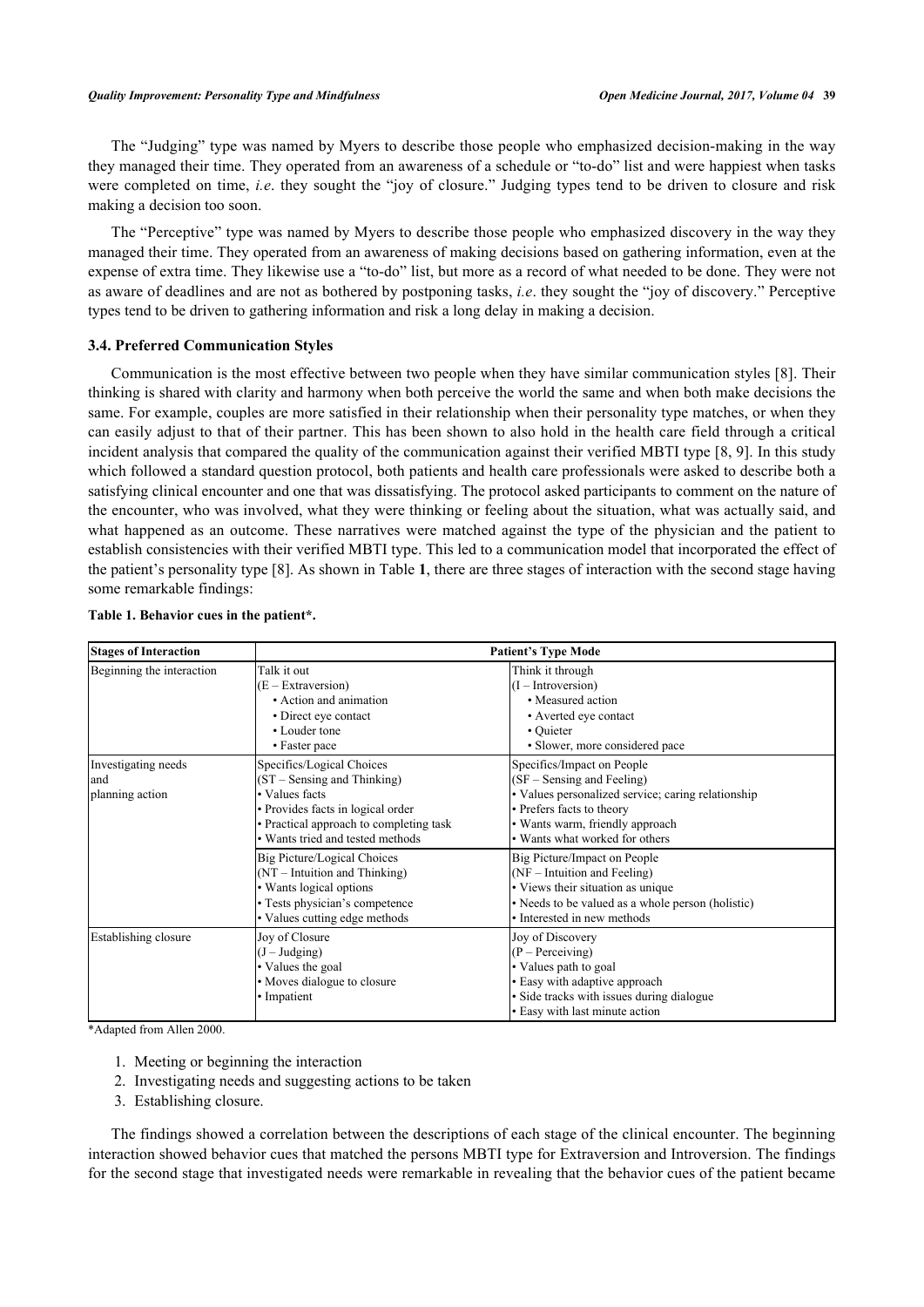ambiguous unless all four possible combinations of type preferences for Perception and Judging, *i.e*. ST, SF, NT, and NF were considered. In the course of the study as will be detailed below, these combinations also defined four individual ways that patients prefer to receive bad news. The finding that is more relevant to the physician, or the teacher of communication skills in the medical curriculum, is that the cues can be learned and identified during the normal course of the interaction. This obviates the need for extra data collection prior to the visit. However, as the situation dictates, it does permit a more informed entry into the patient chart concerning the quality of the dialogue. Some electronic records contain a scripted sentence that can be added to the medical record under a menu item that states "Education Response: Verbalized understanding, Understanding confirmed by return demonstration, Communication with the patient (or representative) occurred in a manner that met their communication and health literacy needs." This permits recording of impressions of clarity and agreement with the treatment plan or uncertainties that need a follow up at the next visit. Workshop materials are commercially available([www.capt.org\)](http://www.capt.org) to train physicians and their health care staff in adapting their communication style to fit that of the patient.

#### **3.5. Breaking Bad News**

One of the foremost QI issues in health care communications is the way that bad news is delivered. To be sure, there are established protocols and advice given in every medical curriculum, but these protocols assume all patients received the information in the manner most comfortable to them. Compounding the problem, all patients are similarly treated as if their participation in the decisions was the most comfortable to them. The research shows that, if the patient's MBTI type matches that of the physician, this difficult conversation will go as well as possible with both parties unaware of the reason why. The QI complications come in when there is misunderstanding or other discomfort and the reasons remain a mystery. To appreciate the dramatic differences, and relatively straightforward adaptations required of the physician, excerpts of comments by patients are presented in Table **[2](#page-5-0)**.

<span id="page-5-0"></span>

|  | Table 2. MBTI type preferences for receiving bad news in the clinical encounter*. |  |  |  |  |
|--|-----------------------------------------------------------------------------------|--|--|--|--|
|  |                                                                                   |  |  |  |  |

| Patient's combined preference for perception and judging: Excerpts from comments about satisfaction with receiving bad news. |                                                                          |  |  |  |  |  |
|------------------------------------------------------------------------------------------------------------------------------|--------------------------------------------------------------------------|--|--|--|--|--|
| Plain Facts with Practicality                                                                                                | Personal Service with Kindness                                           |  |  |  |  |  |
| $(ST - Sensing and Thinking)$                                                                                                | $(SF - Sensing and Feeling)$                                             |  |  |  |  |  |
| • I Just want to hear the facts; nothing irrelevant."                                                                        | • He was too blunt; it upset me. It helped a lot when the nurse was kind |  |  |  |  |  |
| • They kept asking me how I felt; it felt intrusive. I won't open up until I                                                 | to me.                                                                   |  |  |  |  |  |
| trust you.                                                                                                                   | • I had to hear the news without my partner here.                        |  |  |  |  |  |
| $\cdot$ No sugar coating.                                                                                                    | If was helpful to not be hurried and have his full attention.            |  |  |  |  |  |
| Logical Alternatives with Competence                                                                                         | Supporting My Vision                                                     |  |  |  |  |  |
| $(NT - Intuition and Thinking)$                                                                                              | $(NF - Intuition and Feeling)$                                           |  |  |  |  |  |
| • Respect my need to understand.                                                                                             | • Treat me as a whole person; with respect.                              |  |  |  |  |  |
| • Respect my intelligence and don't hide anything.                                                                           | • Value my concerns; listen to me.                                       |  |  |  |  |  |
| • Demonstrate your competence.                                                                                               | • Provide an overview so I can see any overall solutions                 |  |  |  |  |  |
| • Give me all the options so I can see any patterns.                                                                         | • Take time to discuss my concerns; and be honest!                       |  |  |  |  |  |

\*Adapted from Allen and Brock. FLEX Care training materials, Gainesville, FL, Center for App Psy Type, 2002

## **3.6. Summing Up Personality Type Awareness and QI Principles**

The available evidence concerning Jungian type as determined by the MBTI indicates that differences in the type preferences, especially those for either Sensing or Intuitive perception and Thinking or Feeling judgment, are significant factors in establishing quality in healthcare delivery. All four principles of QI planning can be fulfilled with this new awareness. An awareness of the patient's presenting type as determined through behavioral cues can become part of the medical record, the enhancement of communication with the patient has a direct effect on the quality of care, and the necessary skills to implement this new data set can be learned through training that is already available. The fourth principle is that of maintaining a quality interaction as a member of the health care team. In the next section, we describe how personality type insights facilitate communication in team problem solving to aid healthcare QI teams.

#### **3.7. Personality Type And Healthcare QI Teams**

Apart from the physician-patient interaction, a second venue for implementation of QI principles in the health care organization is the healthcare team. At its core, QI is a team process[[3\]](#page-11-2). The strength of the team over separate individuals is that it harnesses the knowledge, skills, experience, and perspectives of each individual on the team in order to make strategic improvements.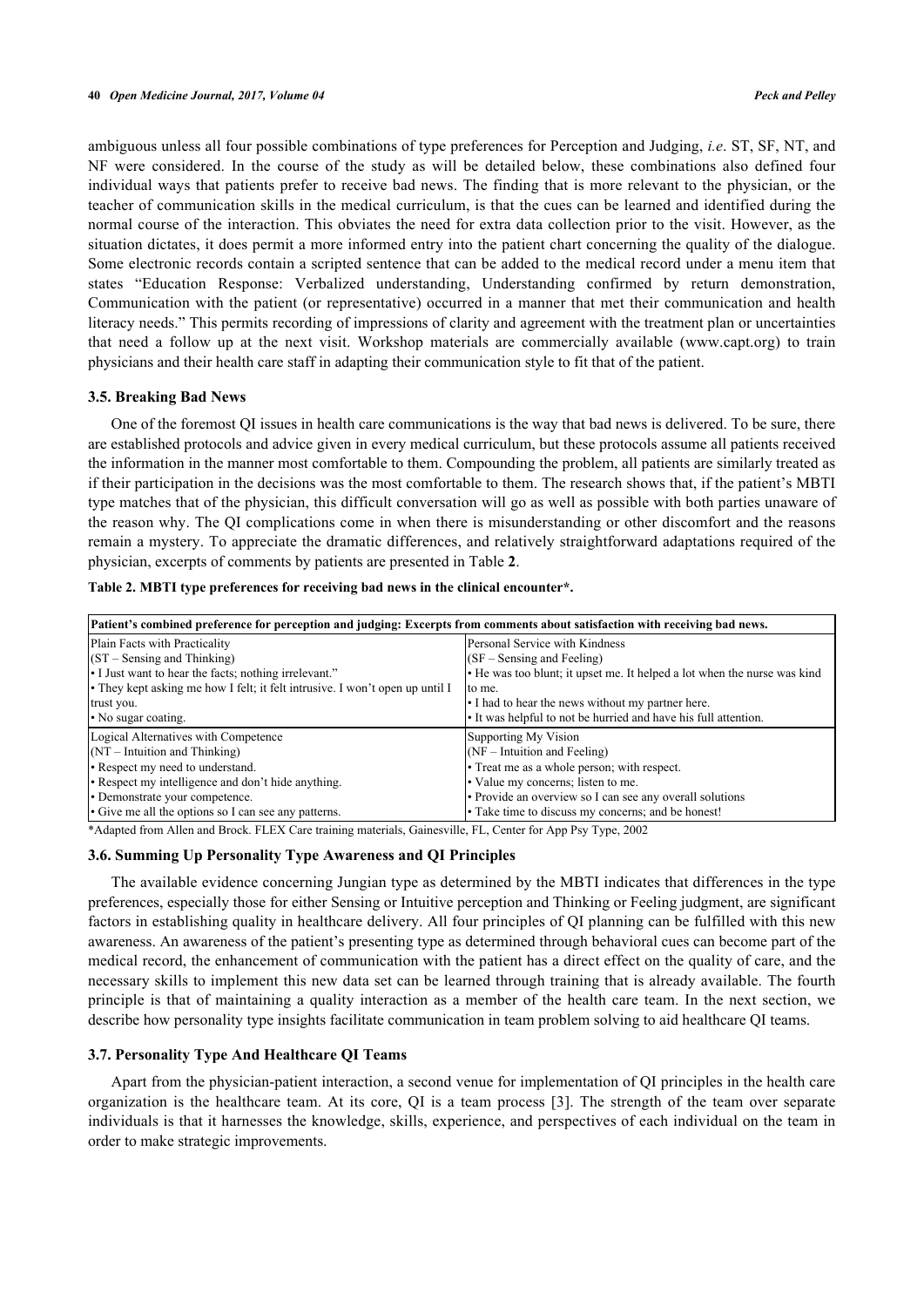#### **3.8. QI Operations that Require a Team**

The HRSA Quality Improvement guidelines indicate that a team approach is needed in virtually all healthcare QI operations. These guidelines specify that a team is needed when:

#### *3.8.1. The System is Complex*

Healthcare organizations function as complex adaptive systems[[10](#page-12-6)] that are characterized by the non-linear relationships between their components. The result is that cause and effect are usually separated widely in time and surprise and uncertainty are constant elements that challenge attempts to implement policies. The need for team problem solving has been proposed as one of five disciplines needed for organizations to learn [\[11](#page-12-7)].

#### *3.8.2. No One Person in an Organization Knows all the Dimensions of an Issue*

Even the top level of management is limited by the quality of information received. As the environment changes, the need to accurately perceive reality increases.

## *3.8.3. The Process Involves More than One Discipline or Work Area*

Healthcare has never been an individual sport. While the responsibility for higher order thinking involved in diagnosis and determination of a treatment plan is a central role in health care, this role alone is rendered impotent without the availability of the remainder of the healthcare team.

#### *3.8.4. Solutions Require Creativity*

The health care organization is not alone as a complex adaptive system. It operates in an environment that is also a complex adaptive system an order of magnitude greater. This requires more than adherence to best practices; it requires development of *new* best practices.

#### *3.8.5. Staff Commitment and Buy-in are Needed*

It is a long held management proverb that people support best, that which they help to create. It is not enough to create a solution and expect it will automatically work. Those implementing a new policy must also believe in it and be motivated to overcome barriers.

In all five of these situations, teamwork is the only viable route to the learning needed to solve complex problems. This is because all learning is conversational. This also applies when the problem solving scenario is extended from a physician-patient interaction to a group or team interaction. It is still incumbent on each member of the group to contribute to a feasible solution, *i.e*. a treatment plan for the organization. As such, problem solving depends on precision in communication between team members just as it does between physician and patient. It is well established that the same principles of personality type that can aid physician-patient communication can also apply to team communication.

#### **3.9. Team Dynamic** *vs* **Physician-Patient Dynamic**

In order to apply personality type concepts to teamwork, it is necessary to first compare the team to the dynamic involving the physician and patient. The counterpart for the patient in a QI program is the organization itself. Organizations exhibit both health and disease. When they are healthy, organizations demonstrate:

1. *Adaptability to change*. An effective healthcare team will detect the need for change through evaluation of the QI data that is collected. Since adaptation involves action, a team must create alternative actions and reach consensus on the best one.

2. *A sense of identity*. Since commitment and buy-in throughout the organization is critical, a team must include in their problem solving conversation the sense of mission and goals shared by all members of the organization they represent.

3. *A capacity to test reality*. The nature and quality of the data must realistically and accurately reflect both the environmental factors and the reality within the organization. Just as a patient in denial is unlikely to follow a treatment plan, the organization in denial cannot solve its QI problems.

4. *An integration of component parts*. Teams are obliged to assume a holistic perspective in their formulation of any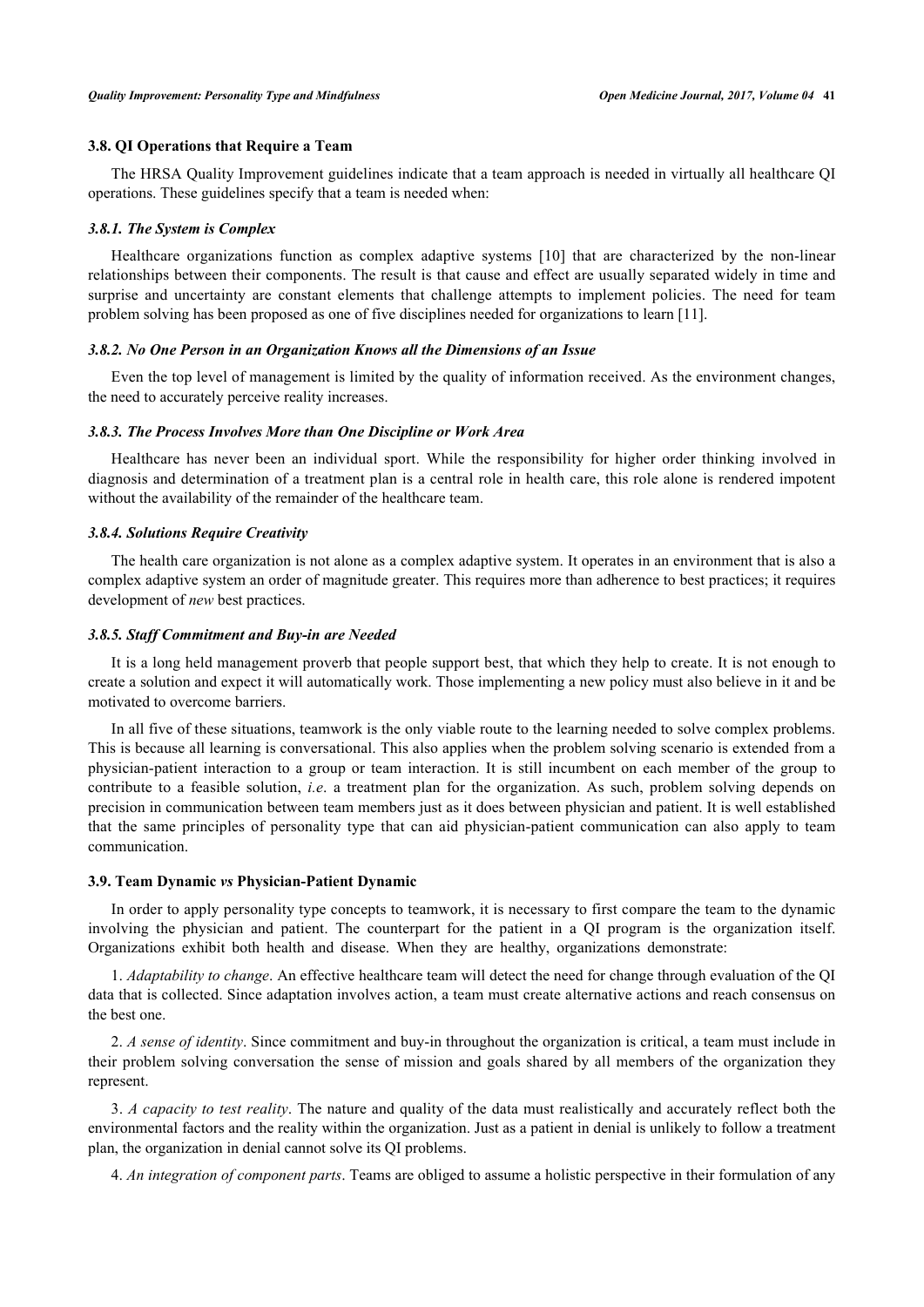QI issues or problems suggested by the data. Any attempt to solve localized problems within the organization will have a high likelihood of "side-effects." Solving a problem for one component of the organization can create a new problem that leaves the system, the health care organization, unhealthy in a different way. An example at the patient care level would be prescribing a beta-blocker for hypertension only to create sexual dysfunction. A team with multiple perspectives is more likely to anticipate side effects within the organization because each personality type brings a new and balancing perspective.

## **3.10. Personality Type Contribution to Development of Team Cohesion**

Teams undergo an obligatory developmental process that mirrors the growth and development of a person's psyche. Overall the team progresses from its conception through stages that first manifest the id, followed by the acquisition of an ego, and ultimately development of the more complex and competent superego. The id is the stage where the individuals on the team find the interaction with others members to be comfortable only when their personality types match. This correlates with the selfish and wishful nature of the id. Alternate personalities are a threat and, even in the best case, require extra energy to understand and achieve consensus. At first, each member of the team is behaving normally within their own id. The process of learning to adjust and accommodate is a normal response by team members who are problem oriented. This adjustment to the reality of working together, guides the development of the team's "ego" both through the satisfaction that comes from consensus and through the discomfort that comes from discord. The team, then, develops a healthy ego by accepting responsibility for social realities and norms. One aspect of reality that the team acquires is the development of a vision that extends to values and mission beyond the team itself, in this case to the organization. This vision of the ideal "self" for the team indicates the development of the team's superego. It provides the team with aspirations and values that transcend that of each individual member. The superego is the counterpart of all personality types embracing the thinking of their opposite types and offering, in turn, the gift of their own type preferences.

This psychoanalytic model of team development is supported by a developmental sequence described by Tuckman [\[12](#page-12-8)]. He proposes four stages in group development: 1) forming, 2) storming, 3) norming, and 4) performing. The initial stage of *forming* is a process of the team learning about each other. They think more about each other than about a problem. As competition for roles in the group intensifies, the uncomfortable necessity to adapt to alternative points of view develop. This *storming* stage brings to mind the ego undergoing development as the need to adapt to reality increases. The clash of opposite preferences in others on the team poses a challenge to each team member to understand and accept alternative points of view. As the team matures it begins to show the first signs of cohesion characterized by the development of trust. In this *norming* stage, they are no longer a collection but a community. Thinking is improved because listening and understanding are improved. At this point the team will now spontaneously move to communicate in a way that optimizes their synergy. The QI team is now *performing*, focused more on the situation than it is on the rules. Both the efficiency and the effectiveness with which teams progress to this point will be greatly affected by how well they grasp a basic understanding of personality type.

#### **3.11. Role and Interaction of Personality Types in Team Dynamics**

Each dimension of the MBTI types contributes to team dynamics. When team members understand that preferences are based in normal behavior, they no longer suspect that there is "something wrong" with another team member. They also don't overvalue a team member that has their same personality type. Just as we have seen in the stages of interaction between a physician and patient (Table **[1](#page-4-0)**), personality type will influence the development of team cohesion and contribute to producing a highly performing team.

The role of the extraversion and introversion preferences determine how the team members prefer to think. The Extraverts will energize the team by their need to think out loud. They will keep the dialogue and thinking active among all team members. The Introverts, by contrast will act more as compilers. They will listen and process information, and most importantly they will provide depth of thought. Once each accepts the other for their respective roles the team will have acquired both interplay and depth of thought. They will value both speaking up and thinking deep.

The role of sensing and intuitive preferences determine how the members manage the data. The Sensing types will serve more as information resources with their attention to the details of the data. They help Intuitives pay attention to important data. The Intuitives will serve as information integrators to help sensing types see relationships and correlations. The Thinking types will make sure that relationships and conclusions make sense; they serve as testers to keep the group relevant. The Feeling types will help the group through moments when the thinking gets stuck or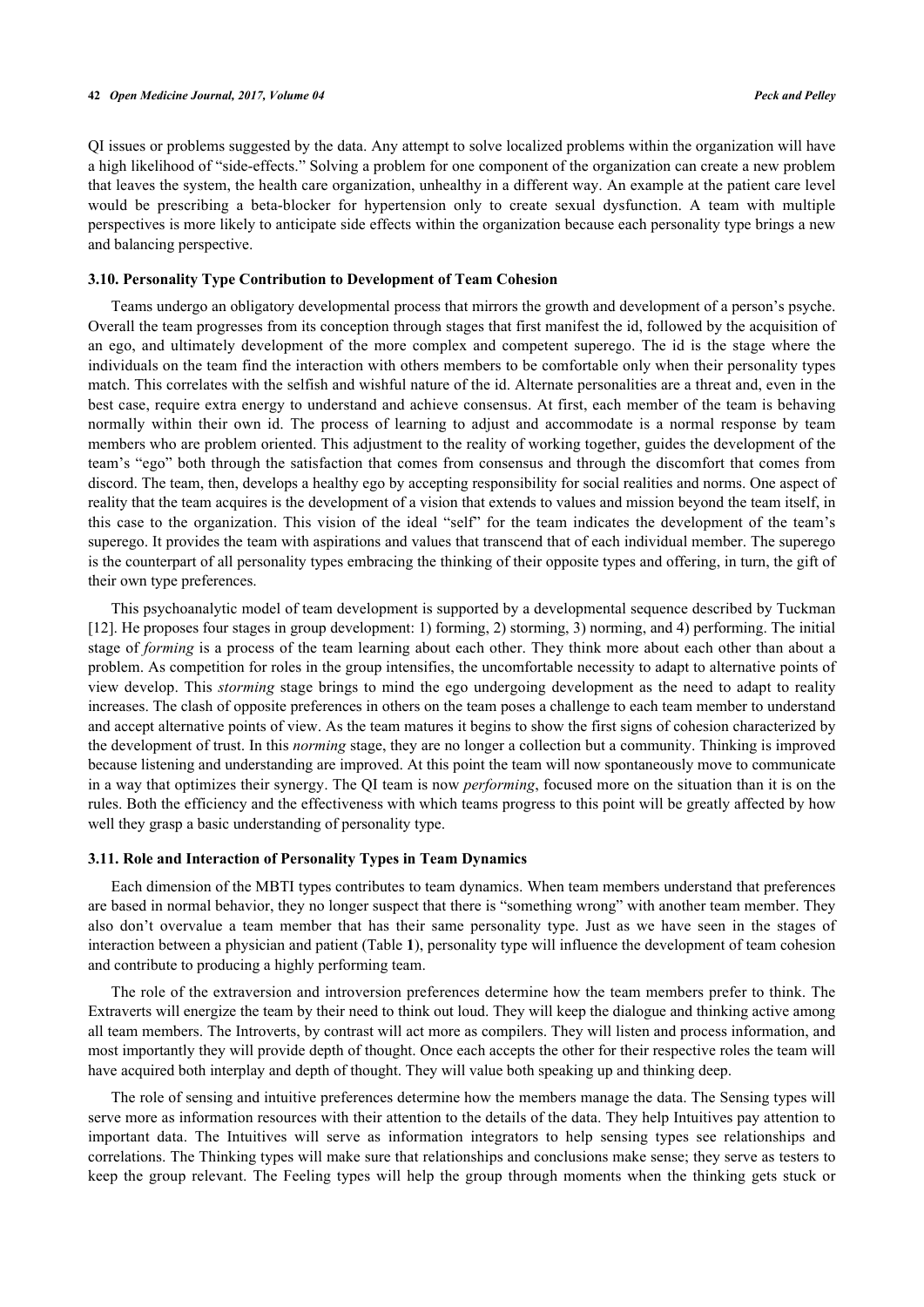#### *Quality Improvement: Personality Type and Mindfulness Open Medicine Journal, 2017, Volume 04* **43**

coming to consensus is difficult. Their tendency to harmonize reminds the group of the values they seek and the goals for quality improvement.

The pace of the conversation is balanced by the judging and perceptive preferences. The Judging types will help to seek closure through consensus and, thus, they will act to keep the group on task. The Perceiving types will help seek the discovery of either more data or the creation of more alternative solutions. Once they are aware of the value of discovery, the Judging types will tend to be more patient with the Perceptive types, but they provide, in turn, an essential awareness of time constraints. Similarly, once they are aware of the role of Judging types in moving to closure, Perceptive types, will use their thinking time more judiciously.

The awareness of the thinking and behavior of opposite preferences helps a team grow through the forming and storming stages efficiently. However, a protocol that make the best use of type differences can enhance the process even further. This protocol has been termed Zigzag Problem Analysis [\[13](#page-12-9)] and it provides any team with an effective place to begin.

#### **3.12. Putting it Into Action**

<span id="page-8-0"></span>The Zigzag Problem Analysis process was derived from the observation that four of the type preferences described mental functions in information processing. These mental functions are sensing, intuition, thinking and feeling. The Zigzag term was applied due to the established representation of type dimensions such that a line drawn through the mental functions in the order listed created the letter "Z" Fig. (**[1](#page-8-0)**). The procedure for conducting Zigzag Problem Analysis is as follows:



Fig. (1). Zigzag problem solving.

- 1. Focus on the sensing function. The team seeks answers to questions like the following:
	- a. What are the available data?
	- b. Have the data been analyzed?
	- c. Have the data changed over time?
	- d. What has been done?
	- e. What other data are needed?

There is a conscious effort to avoid consideration of alternatives, logical conclusions or subjective considerations, in other words, the other mental functions. With experience the group might refine the nature of the questions, but the only focus is on the data. The Sensing types are aware during this step that they have the edge and that their contribution is critical. The intuitive members are unconsciously developing their abilities to be aware of the data.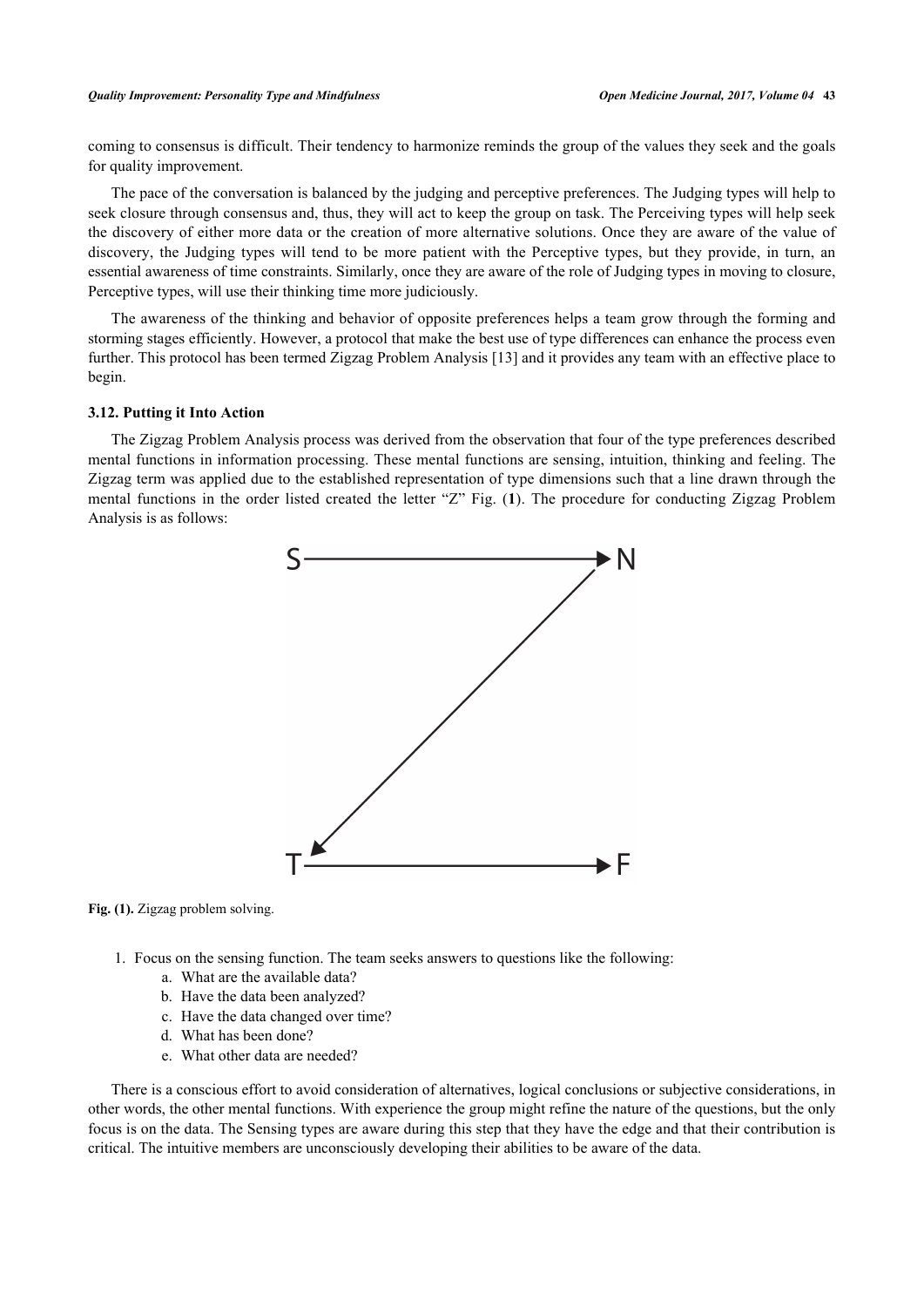- 1. Focus on the intuitive function. The team seeks answers to questions like the following:
	- a. What do the data imply?
	- b. What data are the most important?
	- c. What are the alternative solutions or approaches?
	- d. Is this problem analogous to another similar one?

There is now a shift in focus to the creative process of developing alternative solutions. Any effort to judge the alternatives is postponed to the next step. The group maintains the intuitive mode to expand alternative solutions based on the data examined so far. The intuitive members are now at their best and the Sensing types are unconsciously acquiring intuitive abilities.

- 1. Focus on the thinking function. The team seeks answers to questions like the following:
	- a. What data are missing?
	- b. What are the pros and cons?
	- c. What are the logical consequences of each solution?
	- d. What is the cost of each solution?

The focus on logical evaluation of the alternatives puts subjective issues aside. Hard data demand hard decisions. The group begins the process of analyzing each alternative for strengths and weaknesses in order to prioritize them. The members with a thinking preference are now at their best and they help to avoid digression into subjective issues. The Feeling types are unconsciously developing a greater capacity for using logic, but are having difficulty separating the blunt objective dialogue from their own need to prioritize their own personal values.

- 1. Focus on the feeling function. The team seeks answers to questions like the following:
	- a. How much do people care about the outcome?
	- b. How much does each alternative affect quality improvement?
	- c. Who will be committed to the outcome?
	- d. What and whose values are involved?
	- e. How will patients and their families react to each of the alternative solutions?

The focus on feeling evaluation of the alternatives calls on the whole group to extend their objective thought to the subjective aspects. The Feeling types bring out complexities that are not revealed by logic while the Thinking types unconsciously develop a sense that any logical conclusion is likely to have human implications.

While this Zigzag protocol gives structure and efficiency to a team, it nevertheless requires an awareness by each of the team members of the characteristics of each of the other members. This requires an organizational step prior to beginning the first step of the protocol. There are several variations that could be used to help team members become familiar with each other. Each member can report their own personality type including how they think they can help the team. Examples, if available, will help to develop familiarity at a personal level. Members can also report on how their opposite will be helped by th ose on the team who have those mental functions as preferences. After a discussion that has included each member of the team, understanding replaces tolerance. When understanding becomes established it is possible to develop the primary characteristic observed in all higher order thinking – mindfulness.

#### **3.13. Mindfulness And Deliberate Practice**

The discussion of personality type in both physician-patient encounters and in problem solving teams illustrates that an awareness of the influence of the different personality type preferences is critical. This critical awareness is, in itself, a skill that must be deliberately developed through life-long practice. This may come as a surprise, since simply calling attention to awareness could be considered to be enough. It would be enough, if it were not for distraction. However, distraction created by the changing stimuli in our daily tasks prevails. This will be as true for QI practice as it is for any other task. A physician who remains preoccupied with a prior diagnostic or treatment conflict, will not maintain the awareness needed to use personality type as a tool in communicating with the present patient. More generally, any member of the health care team who unconsciously automates their behavior in their daily tasks will likely overlook important elements of QI policy. An example would be a physician's assistant who overlooks drug interactions in the history that needs attention by the attending physician. Scanning the pharmaceutical history for dosages and matching against findings from the physical exam or laboratory tests is standard practice, but it takes an extra awareness to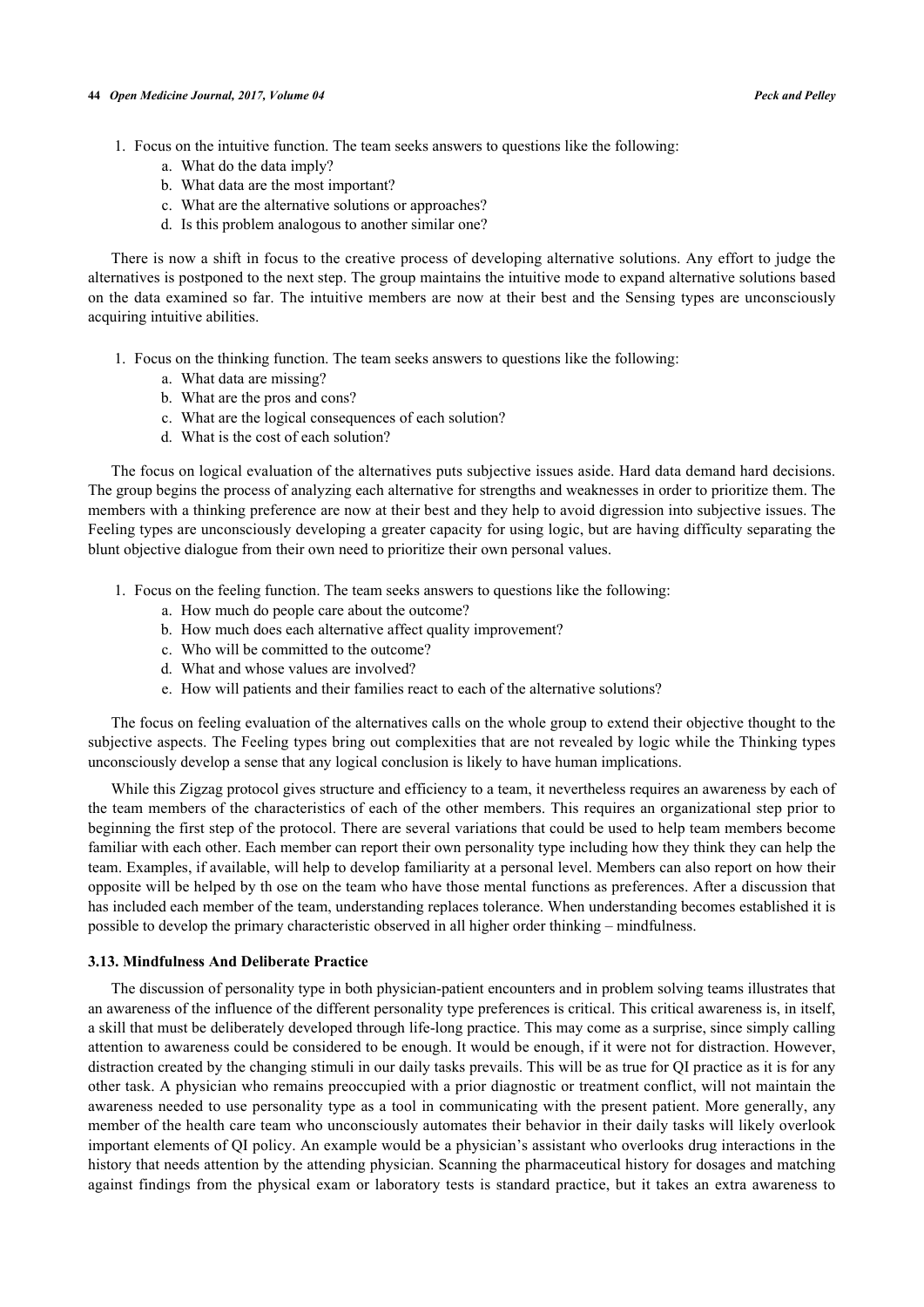compare drug interactions. Other case examples could be drawn from patient handoffs in the transition of care or the accuracy and completeness of entries into the medical record.

#### **3.14. Awareness as a Skill**

It is fortunate that not only is awareness critical to skill development, it is a skill in itself. Awareness of weakness has been studied as an essential factor in skill development through deliberate practice [[14\]](#page-12-10). The concept of deliberate practice uses awareness of weakness to determine the practice needed. Awareness as a skill has been studied in the emerging field of mindfulness research. The practice of mindfulness meditation has been shown to positively affect the frontal cortex of the brain in a way that improves the ability to focus [[15](#page-12-11)]. The frontal cortex area is significant in our consideration of QI since it is the same area of the brain that is engaged in data analysis, problem solving and decision making.

The research on deliberate practice has been driven by evidence that superior skill is not correlated with inherent talent or with intelligence, but instead with the use of a form of purposeful, focused practice that Ericsson termed "deliberate practice." While deliberate practice emphasizes the characteristics of the learner, it also describes the role of a teacher that is needed to help assure that the practice is also "perfect practice." However, it is encouraging that in the long run, once the learner has acquired competency, a teacher is no longer needed and is replaced by self-teaching. While the concept of becoming an expert has not been emphasized as a concern in QI practice or problem solving, a closer look reveals that it should be.

#### **3.15. Awareness in Deliberate Practice**

Deliberate practice is a focused effort designed for the purpose of improving performance. It is most effective in the early learning stages under a teacher's guidance so that the teacher can define what needs to be improved. If a physician is trying to learn how to adapt their dialogue to match that of their patient's personality, a teacher can not only detect where improvement is needed, but also show how to improve. Deliberate practice requires substantial repetition, but also repetition with awareness. A member of a QI team must likewise be continually aware of the way those of opposite personality type will express themselves.

Research studies on physicians have tested the traditional theories that experts have automated their behavior. The implication is that the expert functions spontaneously. This would indicate that the use of a tool like personality type would be acquired through practice, such as deliberate practice, and then subsequently be guided by an unconscious instinct. However, studies of several aspects of physician performance subsequent to training show that this is not the case. Instead, skills deteriorate over time when their performance becomes automated. It is a natural function of the brain to automate behavior in order to devote energy to new demands. However, automation precludes awareness due to its robotic nature. This creates a challenge for all those who help fulfill the responsibilities of the health care team. They need to develop the skill of maintaining awareness in an atmosphere of repetition. The implications, then, are that both QI planning and QI practice require continual skill development. A method for developing awareness as a skill, that has been gaining increased attention is mindfulness meditation.

## **3.16. Mindfulness Practice and Maintaining Awareness**

The healthcare environment is a multi-tasking environment. By extension, a QI program will always function in a multitasking environment making it essential that all members of the healthcare organization have developed awareness as a skill. The awareness needed is not an attention to many tasks at once, but rather an attention to "task switching" [\[16](#page-12-12)]. Thus, the skill is one of switching awareness. Studies on media multitaskers has shown that practice with simple breathing exercises improved their capacity to switch their attention [\[17](#page-12-13)]. Thus, the path to an effective QI program is made more certain with the regular practice of mindfulness exercises. One of the earliest and simplest approaches to establishing and maintaining health was described by Benson in *The Relaxation Response* (1975)[[18\]](#page-12-14) and new approaches continue to be published [[15\]](#page-12-11). This is an emerging area of research in health care ranging from applications in the treatment of anxiety and depression and emotional regulation [[19](#page-12-15)], substance abuse [[20\]](#page-12-16), and somatic conditions such as pain [\[21](#page-12-17)].

The needed awareness of the effect of personality type in communications benefits both patient care and QI problem solving teams. When the members of the healthcare organization develop and maintain their skill of awareness through the practice of mindfulness meditation, they increase the likelihood of applying personality type as a tool.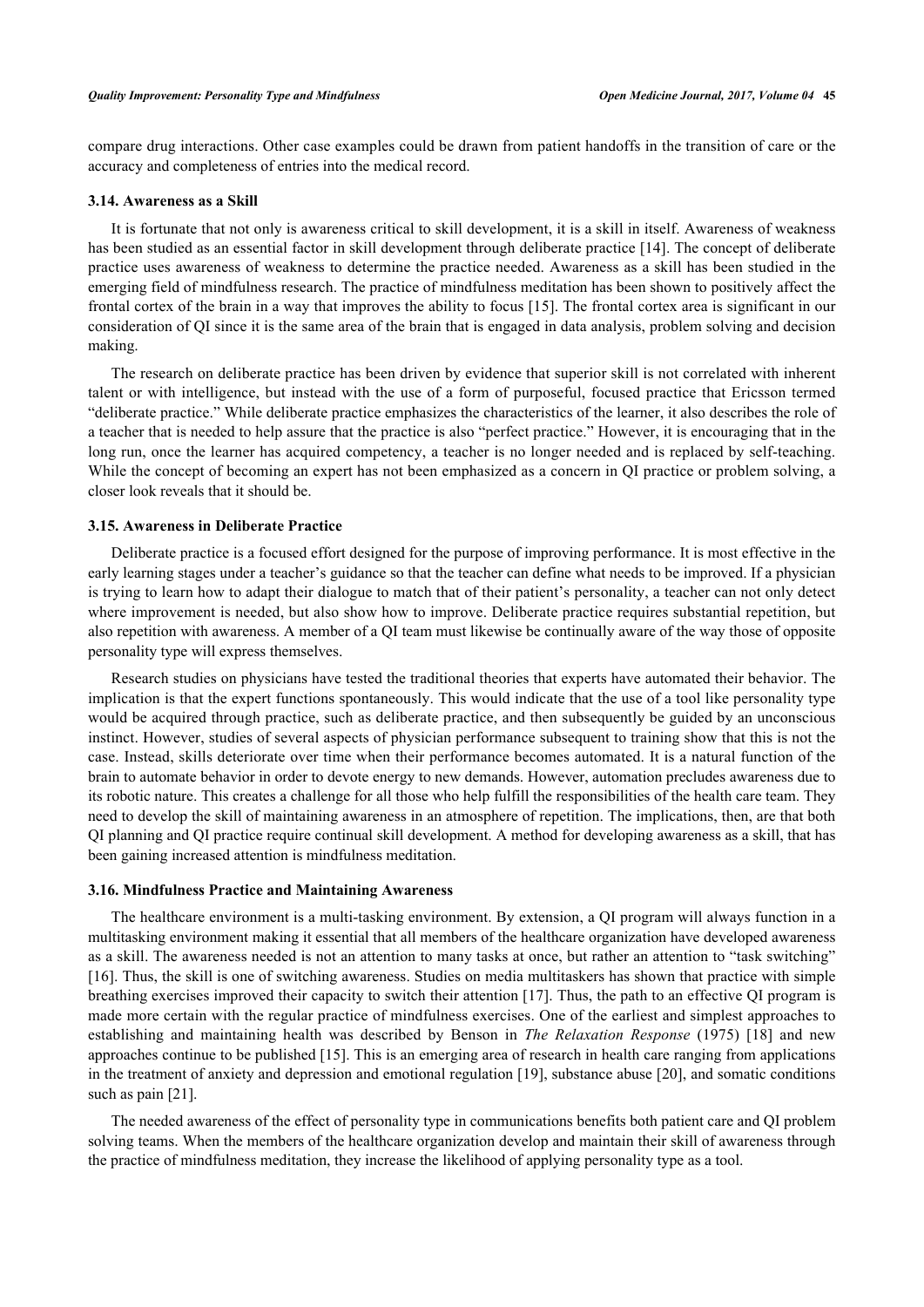| 1. Doctors                                           |  |  |  |
|------------------------------------------------------|--|--|--|
| 2. Physician assistants                              |  |  |  |
| 3. Nurses                                            |  |  |  |
| 4. Pharmacists                                       |  |  |  |
| 5. Dentists                                          |  |  |  |
| 6. Technologists and technicians                     |  |  |  |
| 7. Therapists and rehabilitation specialists         |  |  |  |
| 8. Emotional, social and spiritual support providers |  |  |  |
| 9. Administrative and support staff                  |  |  |  |
| 10. Community health workers and patient navigators  |  |  |  |

#### **4. SUMMARY**

Early studies on quality improvement (QI) in manufacturing revealed an opportunity to apply the same principles to the delivery of health care. When applied to clinical practice, QI is implemented with data collection practices that measure healthcare outcomes. When a QI planning process is implemented, a mindfulness about the health care delivery process is developed. This report extends the established QI process from the organizational level to the physician level with a specific focus on improvement of quality healthcare through the use of insights from personality type theory. Studies on patient satisfaction as a function of their MBTI personality type reveal a positive correlation with patient satisfaction when the physician is able to adapt their dialogue to reflect that of the patient's personality type. The conclusion is that personality type represents a communication "style." An awareness of the patient's presenting type as determined through behavioral cues can become part of the medical record and eventually used as QI data. The same principles that enhance the quality of the physician-patient interaction can be applied to the interaction of members of a healthcare QI team. The interaction of team members requires clear communication that takes the different personality types of the team into account. Recommendations from the QI team must take a complex health care organization replete with uncertainty and surprise into account. This demands skill in gathering the best data by the Sensing type team members and by interpreting that data by the Intuitive type team members. A Zigzag Problem Analysis process uses each of the type preferences in a defined order to maximize the use of time and to organize the discussion.

The successful use of personality type insights in the physician-patient interaction and in problem solving by the QI team demands constant awareness. The ability to maintain this awareness is a skill that can be learned, but it must also be continually practiced. The research on skill development shows that the deliberate practice of these skills under a teacher's guidance during training, preferably in their formal professional education, allows the continued refinement of these skills throughout their careers. Research findings with mindfulness meditation indicate that the regular practice of focused relaxation trains the brain to maintain focus in a multitasking healthcare environment.

## **CONSENT FOR PUBLICATION**

Not applicable.

## **CONFLICT OF INTEREST**

The authors declare no conflict of interest, financial or otherwise.

#### **ACKNOWLEDGEMENTS**

Declared none.

#### **REFERENCES**

- <span id="page-11-0"></span>[1] Deming W. The New Economics for Industry, Government, and Education. Cambridge, AM: MIT Press 2000.
- <span id="page-11-1"></span>[2] Edwards PJ, Huang DT, Metcalfe LN, Sainfort F. Maximizing your investment in EHR. Utilizing EHRs to inform continuous quality improvement. J Healthc Inf Manag 2008; 22(1): 32-7. [PMID: [19267005\]](http://www.ncbi.nlm.nih.gov/pubmed/19267005)
- <span id="page-11-2"></span>[3] Health Resources and Services Administration Quality Improvement April 2011. Available at: <https://www.hrsa.gov/quality/toolbox/508pdfs/qualityimprovement.pdf>